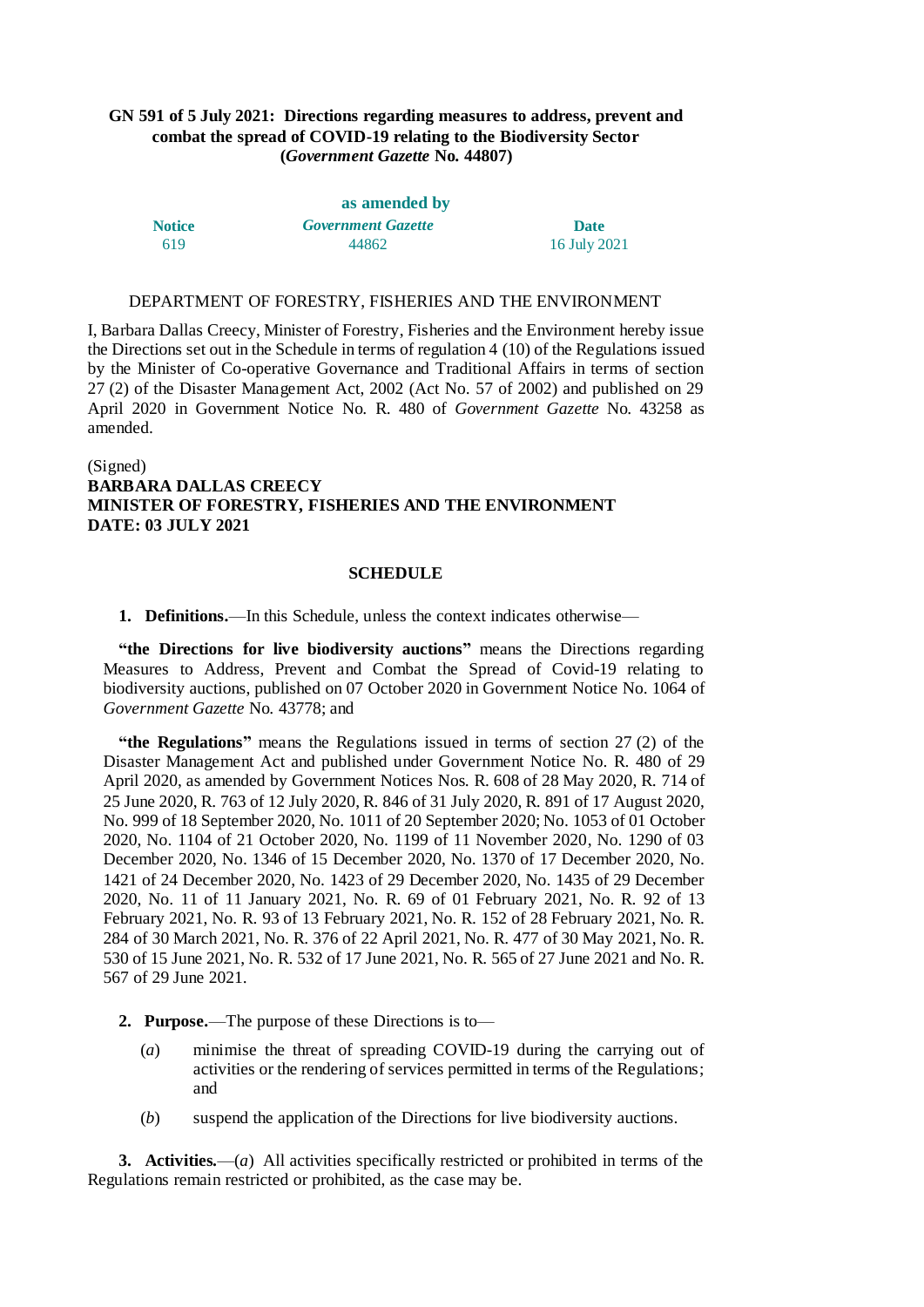(*b*) Inter-provincial travel to or from Gauteng is permitted for hunting with the primary purpose of obtaining meat for consumption, and culling.

- (*c*) Game parks, botanical gardens, zoos and aquaria are open to the public.
- (*d*) Subparagraphs (*b*) and (*c*) are subject to—
	- (i) any other restrictions or prohibitions imposed by the Regulations, or by any other applicable Directions issued by the relevant Cabinet member; and
	- (ii) the necessary health and safety protocols imposed by the Regulations, and where applicable any relevant sector-specific health and safety protocols.

**3A. Live biodiversity auctions.**—(1) (*a*) Only the host of the auction, the owner or manager of the auction venue, owners of biodiversity specimens to be sold at the auction, the representatives or employees of the afore-mentioned persons, and persons who intend to bid at the auction, may attend the auction.

(*b*) Persons attending biodiversity auctions are limited to 50 persons or less, provided that no more than 50 percent of the capacity of the venue is used, or as may be amended in the Regulations from time to time.

(2) The host of the auction, the owner or manager of the auction venue and their employees or representatives must ensure compliance with the Regulations, as well as these Directions.

(3) The host of the auction or the owner or manager of the auction venue must—

- (*a*) at least 48 hours before the auction, inform all attendees of the auction of the COVID-19 measures to be complied with;
- (*b*) display marked boards and distribute other information at the auction, to inform the attendees about the risks associated with COVID-19 and the necessary and compulsory measures to mitigate such risks; and
- (*c*) conduct inspections, before and during the auction, to ensure that the health protocols are being observed by the attendees of the auction.

(4) When live biodiversity auctions are conducted, the following health protocols must be complied with:

- (*a*) Each attendee must be screened before entering the auction venue, and those with COVID-19 symptoms, or who have had recent contact with a person who contracted COVID-19, or who refuse to comply with the health and safety requirements of an auction, must be denied access;
- (*b*) the auctioneer must keep a register of each attendee, for contact tracing purposes, containing the following information:
	- (i) name and surname;
	- (ii) physical address;
	- (iii) contact number (home, work and cellular, where possible); and
	- (iv) temperature measured;
- (*c*) the auction venue must be disinfected before and after each auction event;
- (*d*) all surfaces must be disinfected regularly with a disinfectant containing an alcohol base, which includes the wiping of all handrails that are touched;
- (*e*) each person must wear a face mask;
- (*f*) social distancing of at least 1.5 meters must be maintained;
- (*g*) personal contact between individuals must be avoided;